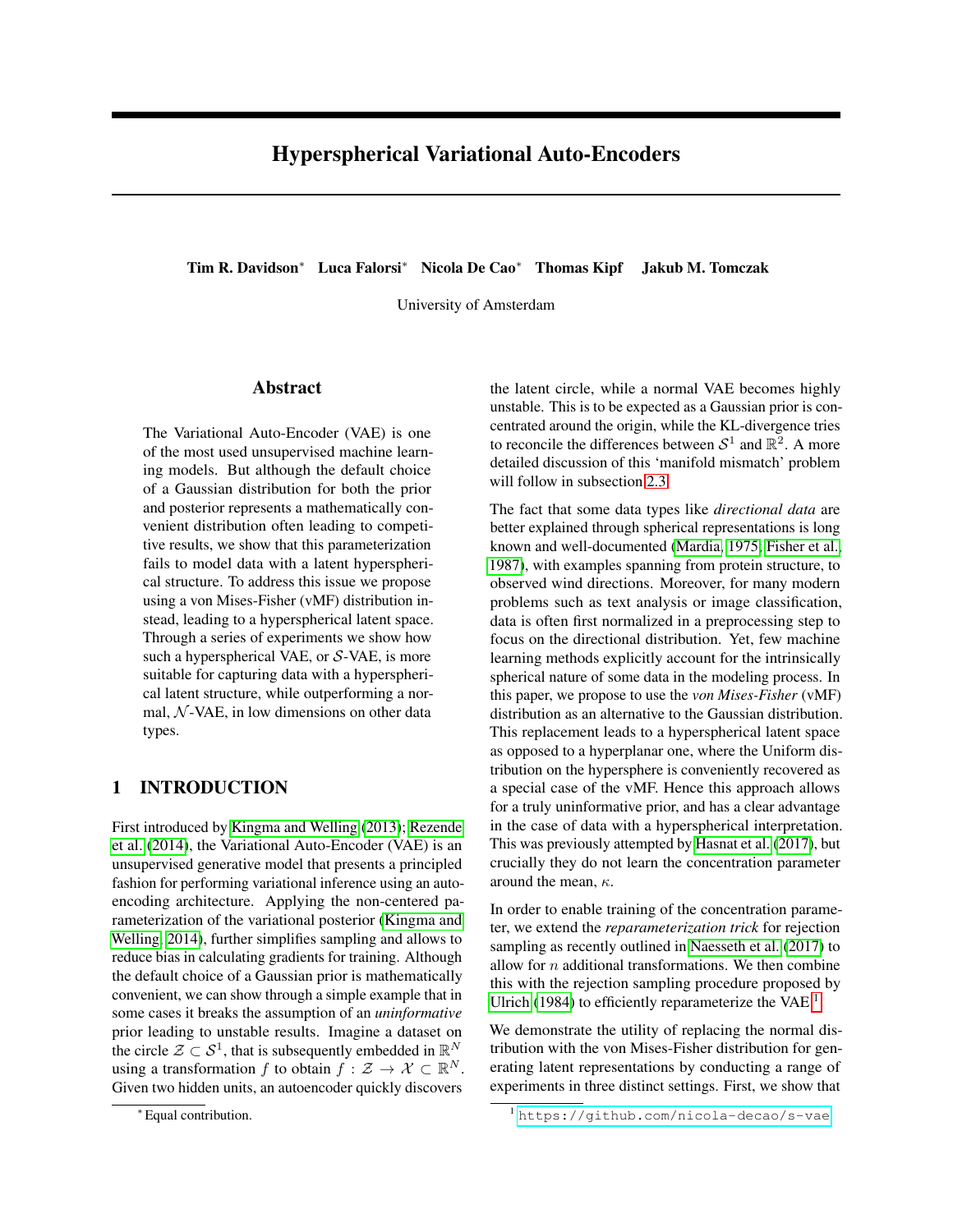our S-VAEs outperform VAEs with the Gaussian variational posterior  $(N$ -VAEs) in recovering a hyperspherical latent structure. Second, we conduct a thorough comparison with  $N$ -VAEs on the MNIST dataset through an unsupervised learning task and a semi-supervised learning scenario. Finally, we show that  $S$ -VAEs can significantly improve link prediction performance on citation network datasets in combination with a *Variational Graph Auto-Encoder* (VGAE) [\(Kipf and Welling, 2016\)](#page-9-8).

### 2 VARIATIONAL AUTO-ENCODERS

#### 2.1 FORMULATION

In the VAE setting, we have a latent variable model for data, where  $z \in \mathbb{R}^M$  denotes latent variables, x is a vector of D observed variables, and  $p_{\phi}(\mathbf{x}, \mathbf{z})$  is a parameterized model of the joint distribution. Our objective is to optimize the log-likelihood of the data,  $\log \int p_{\phi}(\mathbf{x}, \mathbf{z}) d\mathbf{z}$ . When  $p_{\phi}(\mathbf{x}, \mathbf{z})$  is parameterized by a neural network, marginalizing over the latent variables is generally intractable. One way of solving this issue is to maximize the Evidence Lower Bound (ELBO)

$$
\log \int p_{\phi}(\mathbf{x}, \mathbf{z}) d\mathbf{z} \geq \mathbb{E}_{q(\mathbf{z})} [\log p_{\phi}(\mathbf{x}|\mathbf{z})] +
$$

$$
- KL(q(\mathbf{z}) || p(\mathbf{z})), \quad (1)
$$

where  $q(\mathbf{z})$  is the approximate posterior distribution, belonging to a family Q. The bound is tight if  $q(\mathbf{z}) =$  $p(\mathbf{z}|\mathbf{x})$ , meaning  $q(\mathbf{z})$  is optimized to approximate the true posterior. While in theory  $q(z)$  should be optimized for every data point x, to make inference more scalable to larger datasets the VAE setting introduces an inference network  $q_{\psi}(\mathbf{z}|\mathbf{x}; \theta)$  parameterized by a neural network that outputs a probability distribution for each data point x. The final objective is therefore to maximize

$$
\mathcal{L}(\phi, \psi) = \mathbb{E}_{q_{\psi}(\mathbf{z}|\mathbf{x}; \theta)}[\log p_{\phi}(\mathbf{x}|\mathbf{z})] + - KL(q_{\psi}(\mathbf{z}|\mathbf{x}; \theta)||p(\mathbf{z})), \quad (2)
$$

In the original VAE both the prior and the posterior are defined as normal distributions. We can further efficiently approximate the ELBO by Monte Carlo estimates, using the *reparameterization trick* [\(Kingma and Welling, 2013;](#page-9-0) [Rezende et al., 2014\)](#page-9-1). This is done by expressing a sample of  $\mathbf{z} \sim q_{\psi}(\mathbf{z}|\mathbf{x}; \theta)$ , as  $\mathbf{z} = h(\theta, \varepsilon, \mathbf{x})$ , where h is a reparameterization transformation and  $\varepsilon \sim s(\varepsilon)$  is some noise random variable independent from  $\theta$ .

## <span id="page-1-2"></span>2.2 THE LIMITATIONS OF A GAUSSIAN DISTRIBUTION PRIOR

Low dimensions: origin gravity In low dimensions, the Gaussian density presents a concentrated probability mass around the origin, encouraging points to cluster in the center. This is particularly problematic when the data is divided into multiple clusters. Although an ideal latent space should separate clusters for each class, the normal prior will encourage all the cluster centers towards the origin. An ideal prior would only stimulate the variance of the posterior without forcing its mean to be close to the center. A prior satisfying these properties is a uniform over the entire space. Such a uniform prior, however, is not well defined on the hyperplane.

High dimensions: soap bubble effect It is a wellknown phenomenon that the standard Gaussian distribution in high dimensions tends to resemble a uniform distribution on the surface of a hypersphere, with the vast majority of its mass concentrated on the hyperspherical shell. Hence it would appear interesting to compare the behavior of a Gaussian approximate posterior with an approximate posterior already naturally defined on the hypersphere. This is also motivated from a theoretical point of view, since the Gaussian definition is based on the  $L_2$  norm that suffers from the curse of dimensionality.

#### <span id="page-1-0"></span>2.3 BEYOND THE HYPERPLANE

Once we let go of the hyperplanar assumption, the possibility of a uniform prior on the hypersphere opens up. Mirroring our discussion in the previous subsection, such a prior would exhibit no pull towards the origin allowing clusters of data to evenly spread over the surface with no directional bias. Additionally, in higher dimensions, the cosine similarity is a more meaningful distance measure than the Euclidean norm.

Manifold mapping In general, exploring VAE models that allow a mapping to distributions in a latent space not homeomorphic to  $\mathbb{R}^D$  is of fundamental interest. Consider data lying in a small M-dimensional manifold  $M$ , embedded in a much higher dimensional space  $\mathcal{X} = \mathbb{R}^N$ . For most real data, this manifold will likely not be homeomorphic to  $\mathbb{R}^M$ . An encoder can be considered as a smooth map  $enc: \mathcal{X} \to \mathcal{Z} = \mathbb{R}^D$ from the original space to  $Z$ . The restriction of the encoder to M,  $enc|_{\mathcal{M}} : \mathcal{M} \to \mathcal{Z}$  will also be a smooth mapping. However since  $M$  is not homeomorphic to  $Z$ if  $D \leq M$ , then  $enc|_{\mathcal{M}}$  cannot be a homeomorphism. That is, there exists no invertible and globally continuous mapping between the coordinates of  $M$  and the ones of  $Z$ . Conversely if  $D > M$  then M can be smoothly embedded in  $Z$  for  $D$  sufficiently large  $^2$  $^2$ , such that  $enc|_{\mathcal{M}}: \mathcal{M} \rightarrow enc|_{\mathcal{M}}(\mathcal{M}) =: emb(\mathcal{M}) \subset \mathcal{Z}$  is a homeomorphism and  $emb(\mathcal{M})$  denotes the embedding of

<span id="page-1-1"></span> ${}^{2}$ By the Whitney embedding theorem any smooth real Mdimensional manifold can be smoothly embedded in  $\mathbb{R}^{2M}$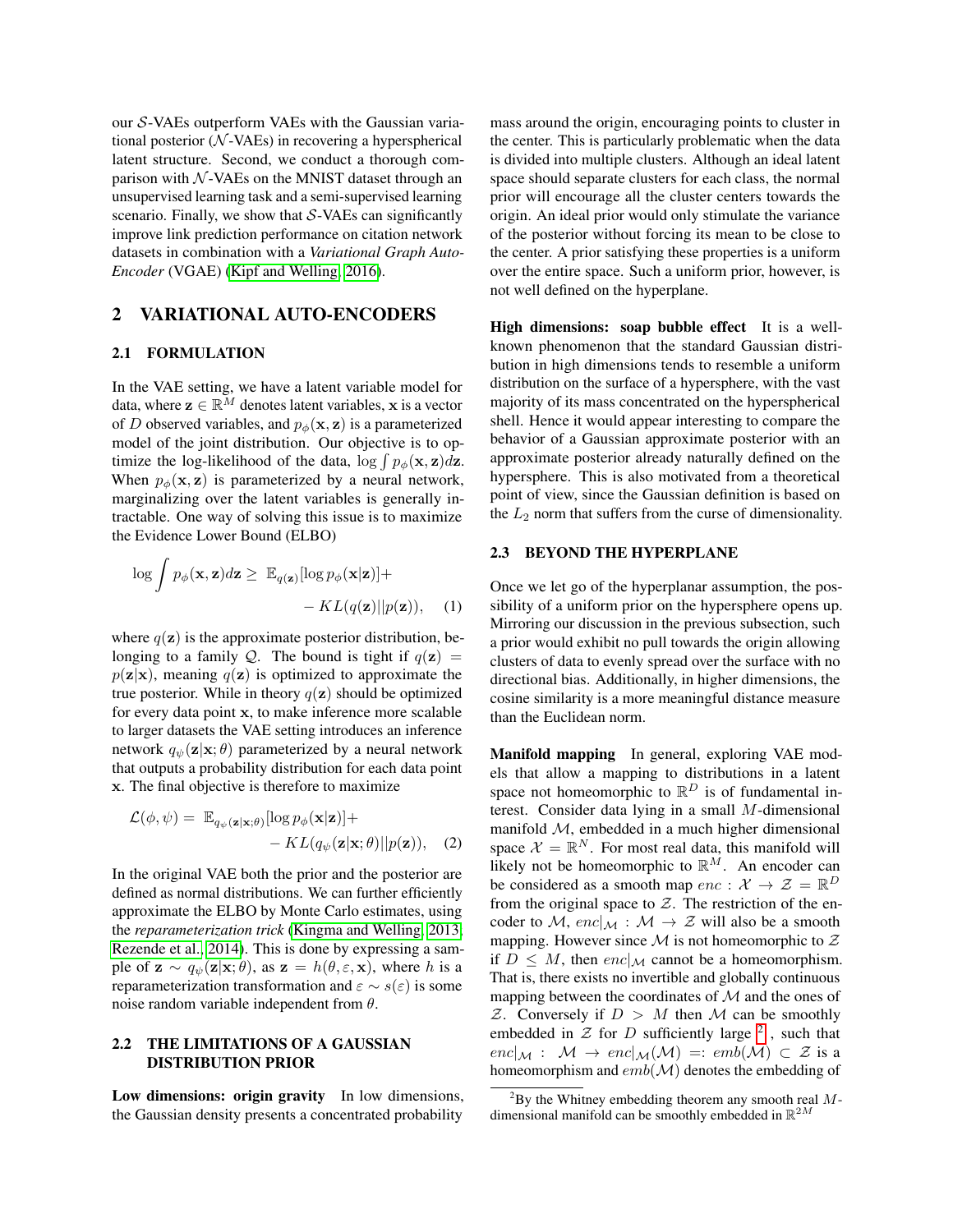<span id="page-2-2"></span>

<span id="page-2-1"></span>Figure 1: Plots of the original latent space (a) and learned latent space representations in different settings, where  $\beta$  is a re-scaling factor for weighting the KL divergence. (Best viewed in color)

M. Yet, since  $D > M$ , when taking random points in the latent space they will most likely *not* be in  $emb(M)$ resulting in a poorly reconstructed sample.

The VAE tries to solve this problem by forcing  $M$  to be mapped into an approximate posterior distribution that has support in the entire  $Z$ . Clearly, this approach is bound to fail since the two spaces have a fundamentally different structure. This can likely produce two behaviors: first, the VAE could just smooth the original embedding  $emb(\mathcal{M})$  leaving most of the latent space empty, leading to bad samples. Second, if we increase the KL term the encoder will be pushed to occupy all the latent space, but this will create instability and discontinuity, affecting the convergence of the model. To validate our intuition we performed a small proof of concept experiment using  $M = S<sup>1</sup>$ , which is visualized in Figure [1.](#page-2-0) Note that as expected the auto-encoder in Figure [1\(b\)](#page-2-1) mostly recovers the original latent space of Figure [1\(a\)](#page-2-2) as there are no distributional restrictions. In Figure [1\(c\)](#page-2-3) we clearly observe for the  $N$ -VAE that points collapse around the origin due to the KL, which is much less pronounced in Figure [1\(d\)](#page-2-4) when its contribution is scaled down. Lastly, the S-VAE almost perfectly recovers the original circular latent space. The observed behavior confirms our intuition.

To solve this problem the best option would be to directly specify a  $Z$  homeomorphic to  $M$  and distributions on  $M$ . However, for real data discovering the structure of  $M$ will often be a difficult inference task. Nevertheless, we believe this shows investigating VAE architectures that map to posterior distributions defined on manifolds different than the Euclidean space is a topic worth exploring.

# 3 REPLACING GAUSSIAN WITH VON MISES-FISHER

#### 3.1 VON MISES-FISHER DISTRIBUTION

The *von Mises-Fisher* (vMF) distribution is often seen

<span id="page-2-4"></span><span id="page-2-3"></span><span id="page-2-0"></span>as the Normal Gaussian distribution on a hypersphere. Analogous to a Gaussian, it is parameterized by  $\mu \in$  $\mathbb{R}^m$  indicating the mean direction, and  $\kappa \in \mathbb{R}_{\geq 0}$  the concentration around  $\mu$ . For the special case of  $\kappa = 0$ , the vMF represents a Uniform distribution. The probability density function of the vMF distribution for a random unit vector  $\mathbf{z} \in \mathbb{R}^m$  (or  $\mathbf{z} \in \mathcal{S}^{m-1}$ ) is then defined as

$$
q(\mathbf{z}|\mu,\kappa) = \mathcal{C}_m(\kappa) \exp(\kappa \mu^T \mathbf{z}),
$$
 (3)

$$
\mathcal{C}_m(\kappa) = \frac{\kappa^{m/2 - 1}}{(2\pi)^{m/2} \mathcal{I}_{m/2 - 1}(\kappa)},
$$
 (4)

where  $||\mu||^2 = 1$ ,  $\mathcal{C}_m(\kappa)$  is the normalizing constant, and  $\mathcal{I}_v$  denotes the modified Bessel function of the first kind at order v.

#### 3.2 KL DIVERGENCE

As previously emphasized, one of the main advantages of using the vMF distribution as an approximate posterior is that we are able to place a uniform prior on the latent space. The KL divergence term  $KL(\text{vMF}(\mu, \kappa)||U(S^{m-1}))$  to be optimized is:

<span id="page-2-5"></span>
$$
\kappa \frac{\mathcal{I}_{m/2}(k)}{\mathcal{I}_{m/2-1}(k)} + \log \mathcal{C}_m(\kappa) - \log \left( \frac{2(\pi^{m/2})}{\Gamma(m/2)} \right)^{-1}, \tag{5}
$$

see Appendix B for complete derivation. Notice that since the KL term does not depend on  $\mu$ , this parameter is only optimized in the reconstruction term. The above expression cannot be handled by automatic differentiation packages because of the modified Bessel function in  $\mathcal{C}_m(\kappa)$ . Thus, to optimize this term we derive the gradient with respect to the concentration parameter:

$$
\nabla_{\kappa} KL(\mathbf{vMF}(\mu, \kappa) || U(S^{m-1})) = \frac{1}{2} k \left( \frac{\mathcal{I}_{m/2+1}(k)}{\mathcal{I}_{m/2-1}(k)} + \frac{\mathcal{I}_{m/2}(k) \left( \mathcal{I}_{m/2-2}(k) + \mathcal{I}_{m/2}(k) \right)}{\mathcal{I}_{m/2-1}(k)^2} + 1 \right),
$$
\n(6)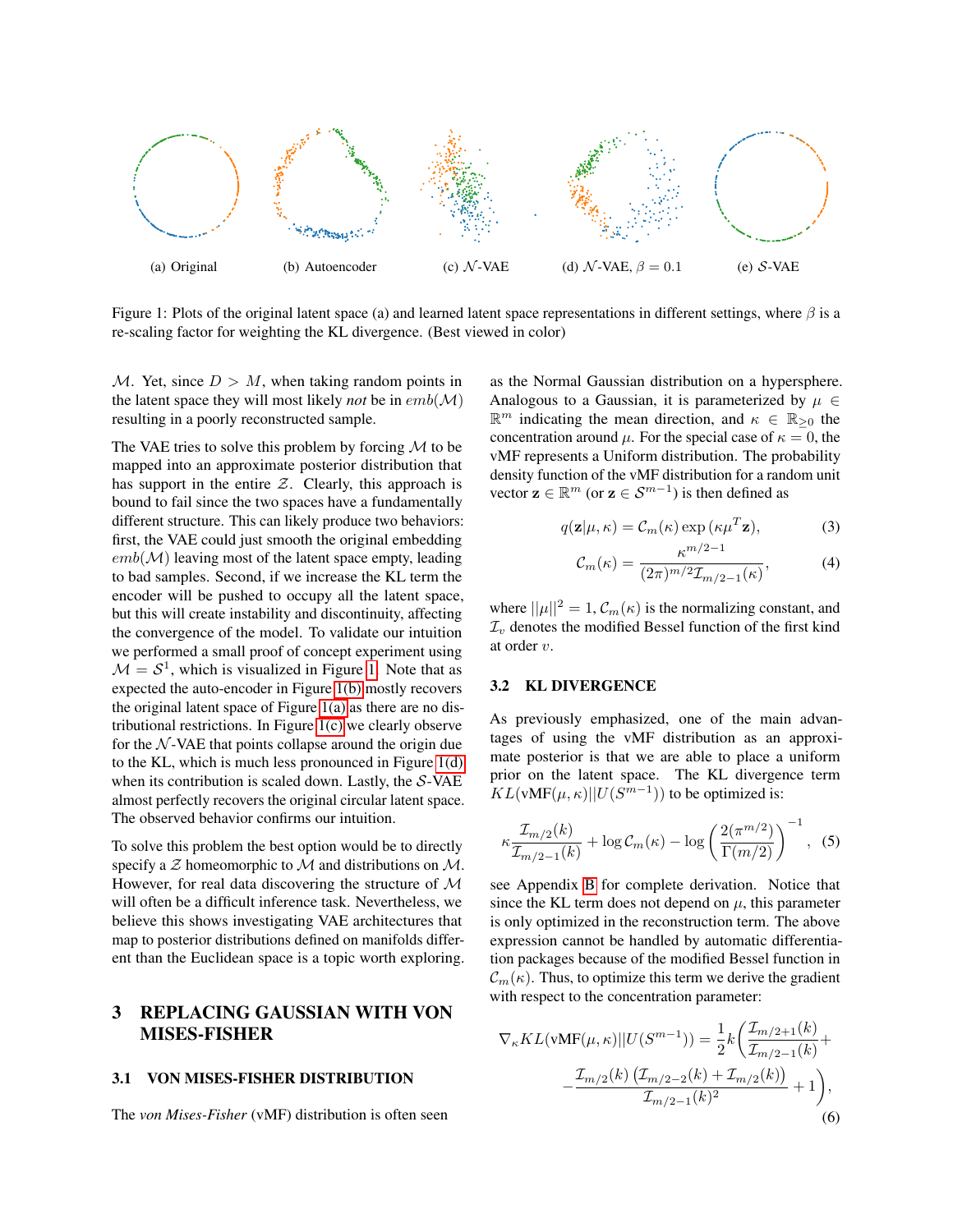Algorithm 1 vMF sampling

<span id="page-3-0"></span>**Input:** dimension m, mean  $\mu$ , concentration  $\kappa$ sample **v**  $\sim U(\mathcal{S}^{m-2})$ sample  $\omega \sim g(\omega|\kappa, m) \propto \exp(\omega \kappa)(1 - \omega^2)^{\frac{1}{2}(m-3)}$ {acceptance-rejection sampling} {acceptance-rejection sam<br>  $\mathbf{z}' \leftarrow (\omega; (\sqrt{1-\omega^2})\mathbf{v}^\top)^\top$  $U \leftarrow Householder(\mathbf{e}_1, \mu)$  {Householder transform} Return:  $Uz'$ 

where the modified Bessel functions can be computed without numerical instabilities using the exponentially scaled modified Bessel function.

#### 3.3 SAMPLING PROCEDURE

To sample from the vMF we follow the procedure of [Ulrich](#page-9-7) [\(1984\)](#page-9-7), outlined in Algorithm [1.](#page-3-0) We first sample from a vMF  $q(\mathbf{z}|\mathbf{e}_1, \kappa)$  with modal vector  $\mathbf{e}_1$  =  $(1, 0, \dots, 0)$ . Since the vMF density is uniform in all the  $m - 2$  dimensional sub-hyperspheres  $\{x \in$  $S^{m-1}$  |  $\mathbf{e}_1^{\top} \mathbf{x} = \omega$ }, the sampling technique reduces to sampling the value  $\omega$  from the univariate density  $g(\omega|\kappa,m) \propto \exp(\kappa \omega)(1-\omega^2)^{(m-3)/2}, \quad \omega \in [-1,1],$ using an acceptance-rejection scheme. After getting a sample from  $q(\mathbf{z}|\mathbf{e}_1, \kappa)$  an orthogonal transformation  $U(\mu)$  is applied such that the transformed sample is distributed according to  $q(\mathbf{z}|\mu, \kappa)$ . This can be achieved using a Householder reflection such that  $U(\mu)\mathbf{e}_1 = \mu$ . A more in-depth explanation of the sampling technique can be found in Appendix A.

It is worth noting that the sampling technique does not suffer from the curse of dimensionality, as the acceptancerejection procedure is only applied to a univariate distribution. Moreover in the case of  $S^2$ , the density  $g(\omega|\kappa,3)$ reduces to  $g(\omega|\kappa,3) \propto \exp(k\omega) \mathbb{1}_{[-1,+1]}(\omega)$  which can be directly sampled without rejection.

## 3.4 N-TRANSFORMATION REPARAMETERIZATION TRICK

While the *reparameterization trick* is easily implementable in the normal case, unfortunately it can only be applied to a handful of distributions. However a recent technique introduced by [Naesseth et al.](#page-9-6) [\(2017\)](#page-9-6) allows to extend the reparameterization trick to the wide class of distributions that can be simulated using rejection sampling. Dropping the dependence from x for simplicity, assume the approximate posterior is of the form  $q(\omega|\theta)$  and that it can be sampled by making proposals from  $r(\omega|\theta)$ . If *the proposal distribution can be reparameterized* we can still perform the reparameterization trick. Let  $\varepsilon \sim s(\varepsilon)$ , and  $\omega = h(\varepsilon, \theta)$ , a reparameterization of the proposal distribution,  $r(\omega|\theta)$ . Performing the reparameterization trick

for  $q(\omega|\theta)$  is made possible by the fundamental lemma proven in [\(Naesseth et al., 2017\)](#page-9-6):

<span id="page-3-1"></span>**Lemma 1.** Let f be any measurable function and  $\varepsilon \sim$  $\pi(\varepsilon|\theta) = s(\varepsilon) \frac{g(h(\varepsilon,\theta)|\theta)}{g(h(\varepsilon,\theta)|\theta)}$  $rac{\partial (h(\varepsilon,\theta))}{\partial r(h(\varepsilon,\theta))}$  the distribution of the ac*cepted sample. Then:*

$$
\mathbb{E}_{\pi(\varepsilon|\theta)}[f(h(\varepsilon,\theta))] = \int f(h(\varepsilon,\theta))\pi(\varepsilon|\theta)d\varepsilon
$$

$$
= \int f(\omega)g(\omega|\theta)d\omega = \mathbb{E}_{g(\omega|\theta)}[f(\omega)], \quad (7)
$$

Then the gradient can be taken using the log derivative trick:

<span id="page-3-2"></span>
$$
\nabla_{\theta} \mathbb{E}_{g(\omega|\theta)}[f(\omega)] = \nabla_{\theta} \mathbb{E}_{\pi(\varepsilon|\theta)}[f(h(\varepsilon,\theta))] =
$$
  

$$
\mathbb{E}_{\pi(\varepsilon|\theta)}[\nabla_{\theta} f(h(\varepsilon,\theta))] +
$$
  

$$
+ \mathbb{E}_{\pi(\varepsilon|\theta)}\left[f(h(\varepsilon,\theta))\nabla_{\theta}\log\frac{g(h(\varepsilon,\theta)|\theta)}{r(h(\varepsilon,\theta)|\theta)}\right],
$$
 (8)

However, in the case of the vMF a different procedure is required. After performing the transformation  $h(\varepsilon, \theta)$ and accepting/rejecting the sample, we sample *another* random variable  $\mathbf{v} \sim \pi_2(\mathbf{v})$ , and then apply a transformation  $\mathbf{z} = \mathcal{T}(h(\varepsilon, \theta), \mathbf{v}; \theta)$ , such that  $\mathbf{z} \sim q_{\psi}(\mathbf{z}|\theta)$  is distributed as the approximate posterior (in our case a vMF). Effectively this entails applying another reparameterization trick after the acceptance/rejection step. To still be able to perform the reparameterization we show that Lemma [1](#page-3-1) fundamentally still holds in this case as well.

**Lemma 2.** Let f be any measurable function and  $\varepsilon \sim$  $\pi_1(\varepsilon|\theta) = s(\varepsilon) \frac{g(h(\varepsilon,\theta)|\theta)}{g(h(\varepsilon,\theta)|\theta)}$  $rac{\partial (h(\varepsilon,\theta))}{\partial r(h(\varepsilon,\theta))}$  the distribution of the ac*cepted sample. Also let*  $\mathbf{v} \sim \pi_2(v)$ *, and*  $\mathcal{T}$  *a transformation that depends on the parameters such that if*  $\mathbf{z} = \mathcal{T}(\omega, v; \theta)$  *with*  $\omega \sim g(\omega|\theta)$ *, then* ~  $q(\mathbf{z}|\theta)$ *:* 

$$
\mathbb{E}_{(\varepsilon,\mathbf{v})\sim\pi_1(\varepsilon|\theta)\pi_2(\mathbf{v})} [f(\mathcal{T}(h(\varepsilon,\theta),\mathbf{v};\theta))] = \int f(\mathbf{z})q(\mathbf{z}|\theta) d\mathbf{z} = \mathbb{E}_{q(\mathbf{z}|\theta)}[f(\mathbf{z})], \quad (9)
$$

*Proof.* See Appendix C.

 $\Box$ 

With this result we are able to derive a gradient expression similarly as done in equation [8.](#page-3-2) We refer to Appendix D for a complete derivation.

#### <span id="page-3-3"></span>3.5 BEHAVIOR IN HIGH DIMENSIONS

The surface area of a hypersphere is defined as

$$
S(m-1) = r^m \frac{2(\pi^{m/2})}{\Gamma(m/2)},
$$
\n(10)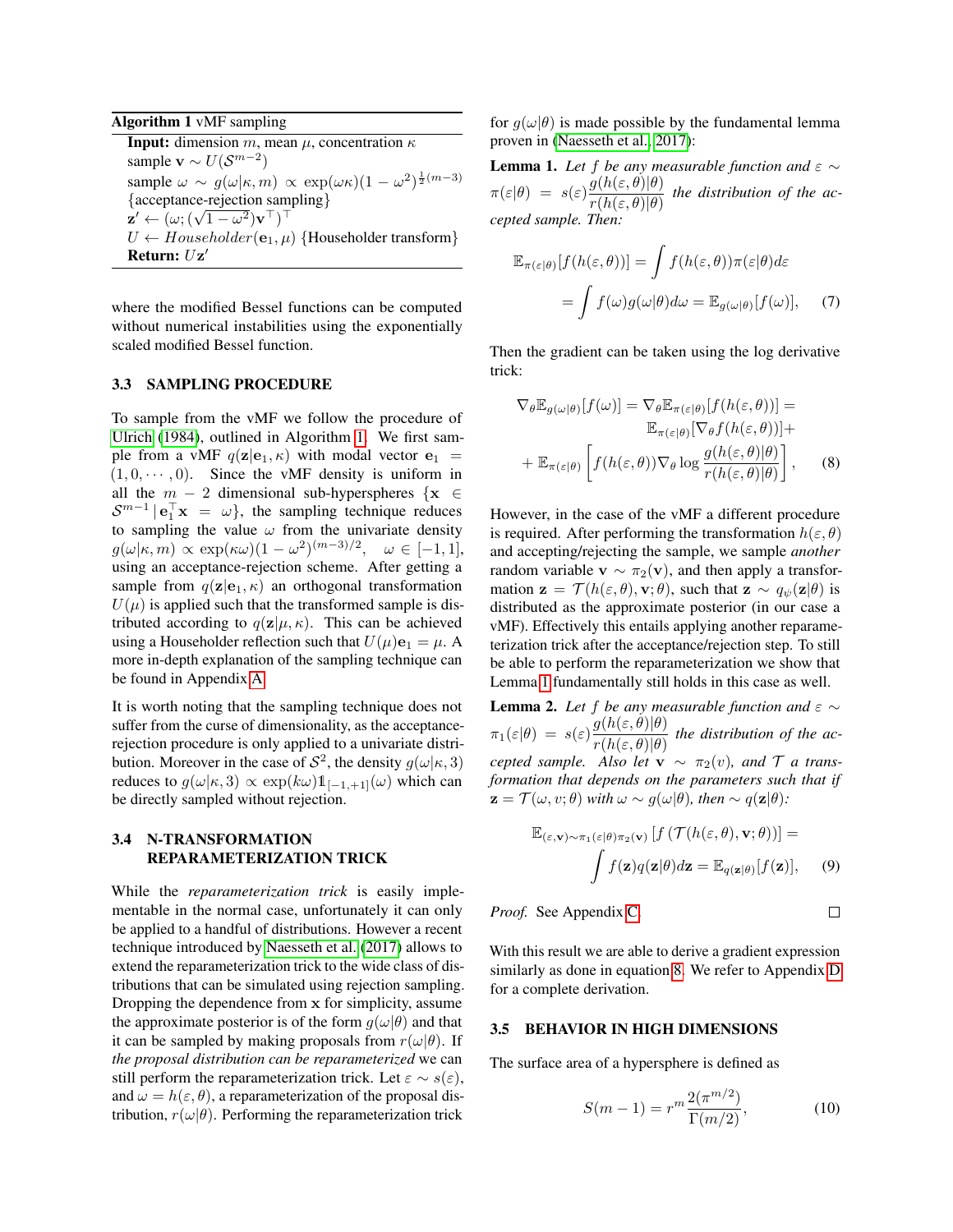<span id="page-4-1"></span>

(a)  $\mathbb{R}^2$ 

latent space of the  $N$ -VAE. (b) Hammer projection of  $S<sup>2</sup>$  latent space of the S-VAE.

Figure 2: Latent space visualization of the 10 MNIST digits in 2 dimensions of both  $\mathcal{N}\text{-VAE}$  (left) and S-VAE (right). (Best viewed in color)

where  $m$  is the dimensionality and  $r$  the radius. Notice that  $S(m - 1) \rightarrow 0$ , as  $m \rightarrow \infty$ . However, even for m > 20 we observe a *vanishing surface problem* (see Figure 6 in Appendix E). This could thus lead to unstable behavior of hyperspherical models in high dimensions.

### 4 RELATED WORK

Extending the VAE The majority of VAE extensions focus on increasing the flexibility of the approximate posterior. This is usually achieved through *normalizing flows* [\(Rezende and Mohamed, 2015\)](#page-9-9), a class of invertible transformations applied sequentially to an initial reparameterizable density  $q_0(\mathbf{z}_0)$ , allowing for more complex posteriors. Normalizing flows can be considered orthogonal to our approach. While allowing for a more flexible posterior, they do not modify the standard normal prior assumption. In [\(Gemici et al., 2016\)](#page-9-10) a first attempt is made to extend normalizing flows to Riemannian manifolds. However, as the method relies on the existence of a diffeomorphism between  $\mathbb{R}^N$  and  $\mathcal{S}^N$ , it is unsuited for hyperspheres.

One approach to obtain a more flexible prior is to use a simple mixture of Gaussians (MoG) prior [\(Dilokthanakul](#page-9-11) [et al., 2016\)](#page-9-11). The recently introduced VampPrior model [\(Tomczak and Welling, 2018\)](#page-9-12) outlines several advantages over the MoG and instead tries to learn a more flexible prior by expressing it as a mixture of approximate posteriors. A non-parametric prior is proposed in [Nalisnick](#page-9-13) [and Smyth](#page-9-13) [\(2017\)](#page-9-13), utilizing a truncated stick-breaking process. Opposite to these approaches, we aim at using a non-informative prior to simplify the inference.

The closest approach to ours is a VAE with a vMF distribution in the latent space used for a sentence generation

<span id="page-4-2"></span><span id="page-4-0"></span>task by [\(Guu et al., 2018\)](#page-9-14). While formally this approach is cast as a variational approach, the proposed model does not reparameterize and learn the concentration parameter  $\kappa$ , treating it as a constant value that remains the same for every approximate posterior instead. Critically, as indicated in Equation [5,](#page-2-5) the KL divergence term only depends on  $\kappa$  therefore leaving  $\kappa$  constant means never explicitly optimizing the KL divergence term in the loss. The method then only optimizes the reconstruction error by adding vMF noise to the encoder output in the latent space to still allow generation. Moreover, using a fixed global  $\kappa$  for *all* the approximate posteriors severely limits the flexibility and the expressiveness of the model.

Non-Euclidean Latent Space In [Liu and Zhu](#page-9-15) [\(2018\)](#page-9-15), a general model to perform Bayesian inference in Riemannian Manifolds is proposed. Following other Stein-related approaches, the method does not explicitly define a posterior density but approximates it with a number of particles. Despite its generality and flexibility, it requires the choice of a kernel on the manifold and multiple particles to have a good approximation of the posterior distribution. The former is not necessarily straightforward, while the latter quickly becomes computationally unfeasible.

Another approach by [Nickel and Kiela](#page-9-16) [\(2017\)](#page-9-16), capitalizes on the hierarchical structure present in some data types. By learning the embeddings for a graph in a non-euclidean negative curvature hyperbolical space, they show this topology has clear advantages over embedding these objects in a Euclidean space. Although they did not use a VAE-based approach, that is, they did not build a probabilistic generative model of the data interpreting the embeddings as latent variables, this approach shows the merit of explicitly adjusting the choice of latent topology to the data used.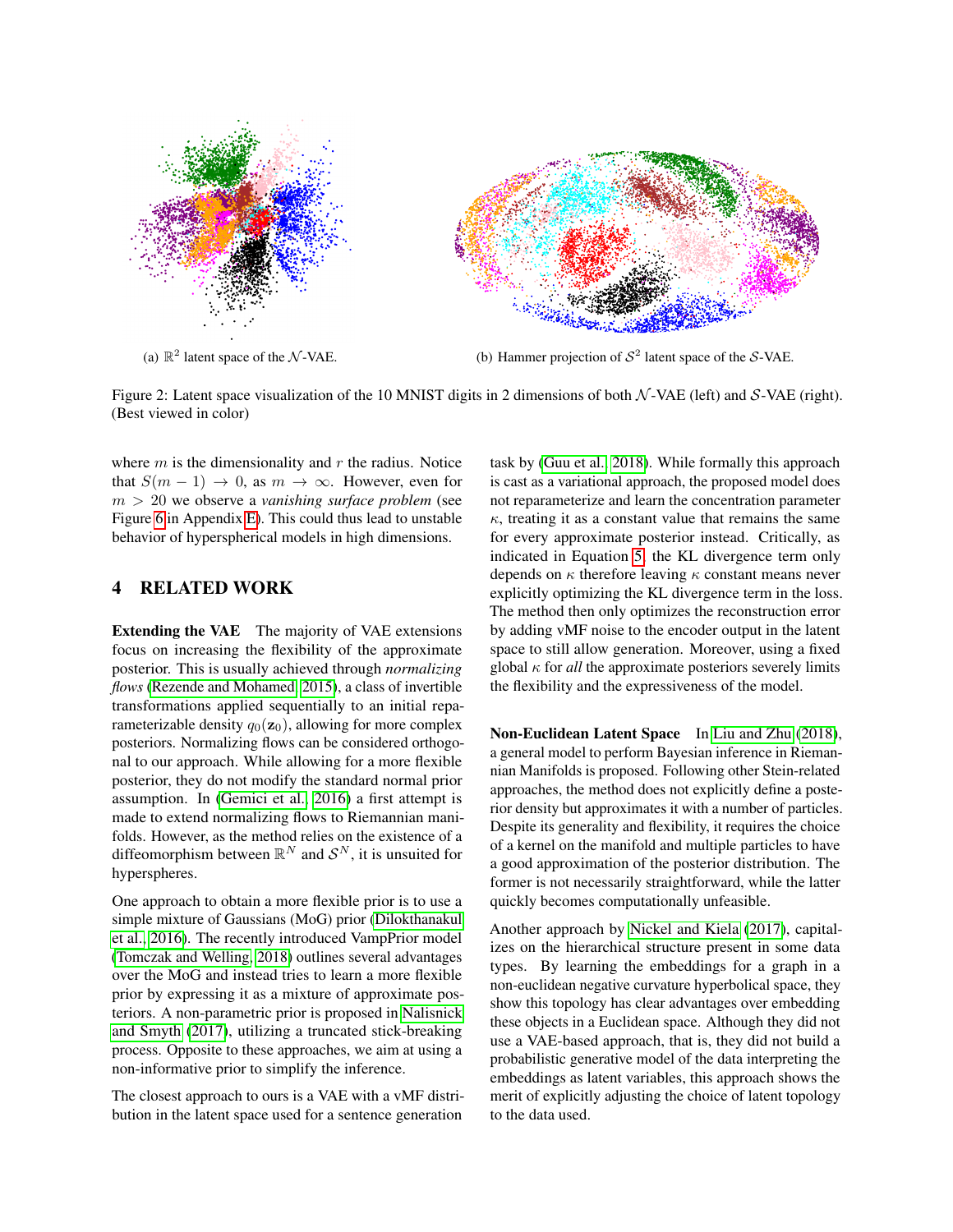<span id="page-5-0"></span>Table 1: Summary of results (mean and standard-deviation over 10 runs) of unsupervised model on MNIST. RE and KL correspond respectively to the reconstruction and the KL part of the ELBO. Best results are highlighted only if they passed a student t-test with  $p < 0.01$ .

|        | $\cal N$ -VAE<br><b>Method</b> LL $\mathcal{L}[q]$ RE $\overline{KL}$ LL $\mathcal{L}[q]$ RE $KL$ |                                                                                                                                                                 |  |  |  |  |  |  |
|--------|---------------------------------------------------------------------------------------------------|-----------------------------------------------------------------------------------------------------------------------------------------------------------------|--|--|--|--|--|--|
|        |                                                                                                   |                                                                                                                                                                 |  |  |  |  |  |  |
|        |                                                                                                   | $d = 2$ -135.73±.83 -137.08±.83 -129.84±.91 7.24±.11 -132.50±.73 -133.72±.85 -126.43±.91 7.28±.14                                                               |  |  |  |  |  |  |
|        |                                                                                                   | $d = 5$ -110.21 $\pm$ .21 -112.98 $\pm$ .21 -100.16 $\pm$ .22 12.82 $\pm$ .11 -108.43 $\pm$ .09 -111.19 $\pm$ .08 -97.84 $\pm$ .13 13.35 $\pm$ .06              |  |  |  |  |  |  |
| $d=10$ |                                                                                                   | $\vert$ -93.84 $\pm$ .30 -98.36 $\pm$ .30 -78.93 $\pm$ .30 19.44 $\pm$ .14 -93.16 $\pm$ .31 -97.70 $\pm$ .32 -77.03 $\pm$ .39 20.67 $\pm$ .08                   |  |  |  |  |  |  |
|        |                                                                                                   | $d = 20$ $-88.90 \pm 26$ $-94.79 \pm 19$ $-71.29 \pm 45$ $23.50 \pm 31$ $-89.02 \pm 31$ $-96.15 \pm 32$ $-67.65 \pm 43$ $28.50 \pm 22$                          |  |  |  |  |  |  |
|        |                                                                                                   | $d = 40$ <b>-88.93</b> ±.30 <b>-94.91</b> ±.18 <b>-71.14</b> ±.56 <b>23.77</b> ±.49 <b>-90.87</b> ±.34 <b>-101.26</b> ±.33 <b>-67.75</b> ±.70 <b>33.50</b> ±.45 |  |  |  |  |  |  |

A Hyperspherical Perspective As noted before, a distinction must be made between models dealing with the challenges of intrinsically hyperspherical data like omnidirectional video, and those attempting to exploit some latent hyperspherical manifold. A recent example of the first can be found in [Cohen et al.](#page-9-17) [\(2018\)](#page-9-17), where *spherical* CNNs are introduced. While flattening a spherical image produces unavoidable distortions, the newly defined convolutions take into account its geometrical properties.

The most general implementation of the second model type was proposed by [Gopal and Yang](#page-9-18) [\(2014\)](#page-9-18), who introduced a suite of models to improve cluster performance of high-dimensional data based on mixture of vMF distributions. They showed that reducing an object representation to its directional components increases clusterability over standard methods like K-Means or Latent Dirichlet Allocation [\(Blei et al., 2003\)](#page-9-19).

Specific applications of the vMF can be further found ranging from computer vision, where it is used to infer structure from motion [\(Guan and Smith, 2017\)](#page-9-20) in spherical video, or structure from texture [\(Wilson et al., 2014\)](#page-9-21), to natural language processing, where it is utilized in text analysis [\(Banerjee et al., 2003,](#page-9-22) [2005\)](#page-9-23) and topic modeling [\(Banerjee and Basu, 2007;](#page-8-0) [Reisinger et al., 2010\)](#page-9-24).

Additionally, modeling data by restricting it to a hypersphere provides some natural regularizing properties as noted in [\(Liu et al., 2017\)](#page-9-25). Finally [Aytekin et al.](#page-8-1) [\(2018\)](#page-8-1) show on a variety of deep auto-encoder models that adding L2 normalization to the latent space during training, i.e. forcing the latent space on a hypersphere, improves clusterability.

## 5 EXPERIMENTS

In this section, we first perform a series of experiments to investigate the theoretical properties of the proposed S-VAE compared to the  $N$ -VAE. In a second experiment, we show how S-VAEs can be used in semi-supervised tasks to create a better separable latent representation to enhance classification. In the last experiment, we show that the  $S$ -VAE indeed presents a promising alternative to  $N$ -VAEs for data with a non-Euclidean latent representation of low dimensionality, on a link prediction task for three citation networks. All architecture and hyperparameter details are given in Appendix F.

## 5.1 RECOVERING HYPERSPHERICAL LATENT REPRESENTATIONS

In this first experiment we build on the motivation developed in Subsection [2.3,](#page-1-0) by confirming with a synthetic data example the difference in behavior of the  $N$ -VAE and  $S$ -VAE in recovering latent hyperspheres. We first generate samples from a mixture of three vMFs on the circle,  $S^1$ , as shown in Figure [1\(a\),](#page-2-2) which subsequently are mapped into the higher dimensional  $\mathbb{R}^{100}$  by applying a noisy, non-linear transformation. After this, we in turn train an auto-encoder, a  $N$ -VAE, and a  $S$ -VAE. We further investigate the behavior of the  $N$ -VAE, by training a model using a scaled down KL divergence.

Results The resulting latent spaces, displayed in Figure [1,](#page-2-0) clearly confirm the intuition built in Subsection [2.3.](#page-1-0) As expected, in Figure [1\(b\)](#page-2-1) the auto-encoder is perfectly capable to embed in low dimensions the original underlying data structure. However, most parts of the latent space are not occupied by points, critically affecting the ability to generate meaningful samples.

In the  $N$ -VAE setting we observe two types of behaviours, summarized by Figures  $1(c)$  and  $1(d)$ . In the first we observe that if the prior is too strong it will force the posterior to match the prior shape, concentrating the samples in the center. However, this prevents the  $N$ -VAE to correctly represent the true shape of the data and creates instability problems for the decoder around the origin. On the contrary, if we scale down the KL term, we observe that the samples from the approximate posterior maintain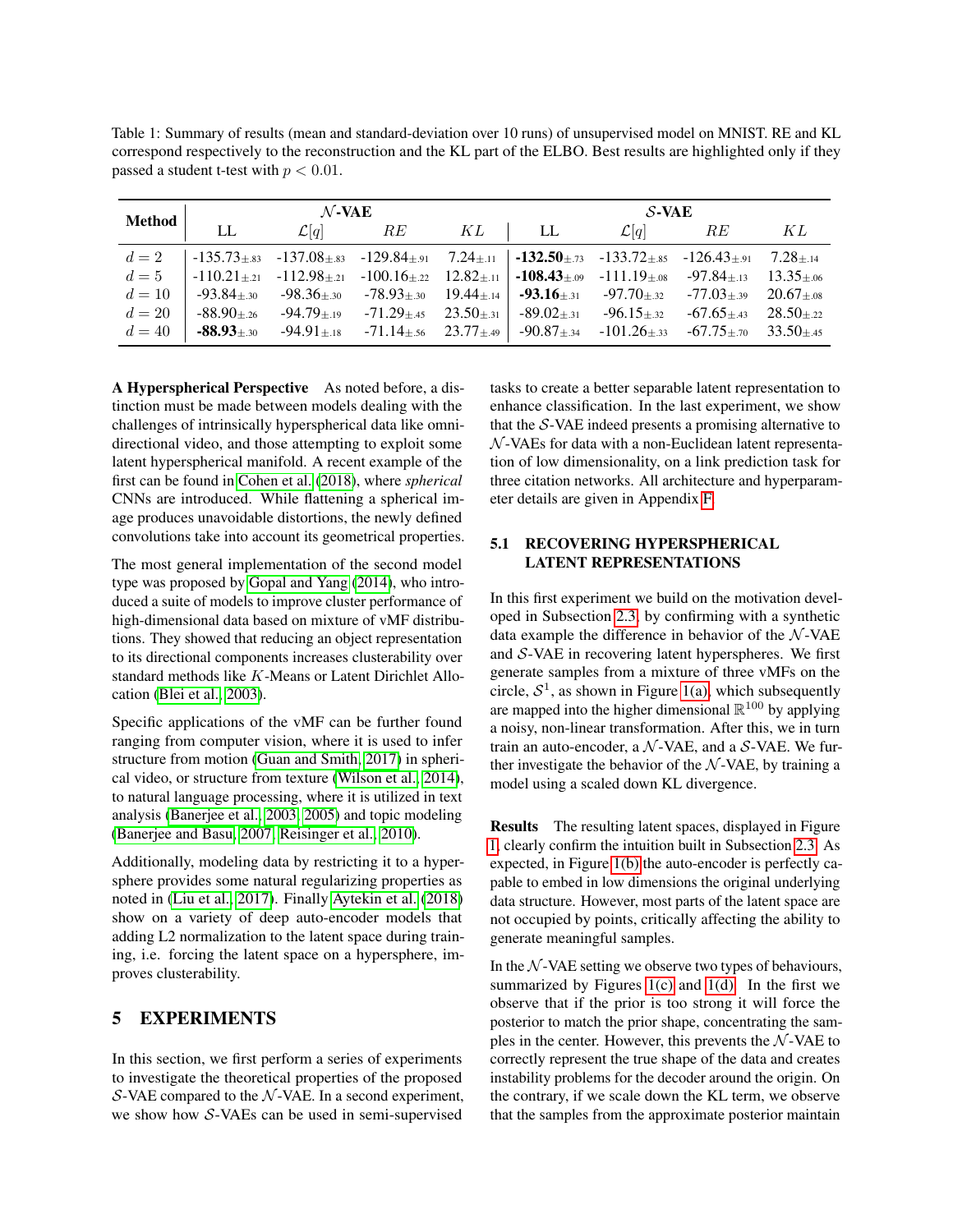<span id="page-6-2"></span>Table 2: Summary of results (mean accuracy and standard-deviation over 20 runs) of semi-supervised K-NN on MNIST. Best results are highlighted only if they passed a student t-test with  $p < 0.01$ .

|        | Method $\begin{array}{ l c c c c c }\n\hline\n & 100 & 600 & 1000 \\ \hline\n\mathcal{N}\text{-VAE} & \mathcal{S}\text{-VAE} & \mathcal{N}\text{-VAE} & \mathcal{S}\text{-VAE} & \mathcal{N}\text{-VAE} & \mathcal{S}\text{-VAE}\n\hline\n\end{array}$ |  |  |  |  |  |
|--------|--------------------------------------------------------------------------------------------------------------------------------------------------------------------------------------------------------------------------------------------------------|--|--|--|--|--|
|        |                                                                                                                                                                                                                                                        |  |  |  |  |  |
|        | $d=2$   72.6 $\pm$ 2.1 77.9 $\pm$ 1.6   80.8 $\pm$ 0.5 <b>84.9</b> $\pm$ 0.6   81.7 $\pm$ 0.5 <b>85.6</b> $\pm$ 0.5                                                                                                                                    |  |  |  |  |  |
|        | $d=5$   81.8±2.0 <b>87.5</b> ±1.0   90.9±0.4 <b>92.8</b> ±0.3   92.0±0.2 <b>93.4</b> ±0.2                                                                                                                                                              |  |  |  |  |  |
| $d=10$ | 75.7 $\pm$ 1.8 <b>80.6</b> $\pm$ 1.3   88.4 $\pm$ 0.5 <b>91.2</b> $\pm$ 0.4   90.2 $\pm$ 0.4 <b>92.8</b> $\pm$ 0.3                                                                                                                                     |  |  |  |  |  |
| $d=20$ | $71.3{\scriptstyle \pm 1.9}$ $72.8{\scriptstyle \pm 1.6}$   $88.3{\scriptstyle \pm 0.5}$ $89.1{\scriptstyle \pm 0.6}$   $90.1{\scriptstyle \pm 0.4}$ $91.1{\scriptstyle \pm 0.3}$                                                                      |  |  |  |  |  |
| $d=40$ | <b>72.3</b> ±1.6 67.7±2.3   88.0±0.5 87.4±0.7   90.3±0.5 90.4±0.4                                                                                                                                                                                      |  |  |  |  |  |

a shape that reflects the  $S<sup>1</sup>$  structure smoothed with Gaussian noise. However, as the approximate posterior differs strongly from the prior, obtaining meaningful samples from the latent space again becomes problematic.

The  $S$ -VAE on the other hand, almost perfectly recovers the original dataset structure, while the samples from the approximate posterior closely match the prior distribution. This simple experiment confirms the intuition that having a prior that matches the true latent structure of the data, is crucial in constructing a correct latent representation that preserves the ability to generate meaningful samples.

## <span id="page-6-0"></span>5.2 EVALUATION OF EXPRESSIVENESS

To compare the behavior of the  $N$ -VAE and S-VAE on a data set that does not have a clear hyperspherical latent structure, we evaluate both models on a reconstruction task using dynamically binarized MNIST [\(Salakhutdinov](#page-9-26) [and Murray, 2008\)](#page-9-26). We analyze the ELBO, KL, negative reconstruction error, and marginal log-likelihood (LL) for both models on the test set. The LL is estimated using importance sampling with 500 sample points [\(Burda et al.,](#page-9-27) [2016\)](#page-9-27).

Results Results are shown in Table [1.](#page-5-0) We first note that in terms of negative reconstruction error the  $S$ -VAE outperforms the  $N$ -VAE in all dimensions. Since the  $S$ -VAE uses a uniform prior, the KL divergence increases more strongly with dimensionality, which results in a higher ELBO. However in terms of log-likelihood (LL) the  $S$ -VAE clearly has an edge in low dimensions  $(d = 2, 5, 10)$ and performs comparable to the  $N$ -VAE in  $d = 20$ . This empirically confirms the hypothesis of Subsection [2.2,](#page-1-2) showing the positive effect of having a uniform prior in low dimensions. In the absence of any origin pull, the data is able to cluster naturally, utilizing the entire latent space which can be observed in Figure [2.](#page-4-0) Note that in Figure [2\(a\)](#page-4-1) all mass is concentrated around the center, since the prior mean is zero. Conversely, in Figure [2\(b\)](#page-4-2) all available space is evenly covered due to the uniform prior,

resulting in more separable clusters in  $S<sup>2</sup>$  compared to  $\mathbb{R}^2$ . However, as dimensionality increases, the Gaussian distribution starts to approximate a hypersphere, while its posterior becomes more expressive than the vMF due to the higher number of variance parameters. Simultaneously, as described in Subsection [3.5,](#page-3-3) the surface area of the vMF starts to collapse limiting the available space.

In Figure 7 and 8 of Appendix G, we present randomly generated samples from the  $N$ -VAE and the S-VAE, respectively. Moreover, in Figure 9 of Appendix G, we show 2-dimensional manifolds for the two models. Interestingly, the manifold given by the  $S$ -VAE indeed results in a latent space where digits occupy the entire space and there is a sense of continuity from left to right.

#### 5.3 SEMI-SUPERVISED LEARNING

Having observed the  $S$ -VAE's ability to increase clusterability of data points in the latent space, we wish to further investigate this property using a semi-supervised classification task. For this purpose we re-implemented the M1 and M1+M2 models as described in [\(Kingma](#page-9-28) [et al., 2014\)](#page-9-28), and evaluate the classification accuracy of the  $S$ -VAE and the  $N$ -VAE on dynamically binarized MNIST. In the M1 model, a classifier utilizes the latent features obtained using a VAE as in experiment [5.2.](#page-6-0) The M1+M2 model is constructed by stacking the M2 model on top of M1, where M2 is the result of augmenting the VAE by introducing a partially observed variable y, and combining the ELBO and classification objective. This concatenated model is trained end-to-end<sup>[3](#page-6-1)</sup>.

This last model also allows for a combination of the two topologies due to the presence of two distinct latent variables,  $z_1$  and  $z_2$ . Since in the M2 latent space the class assignment is expressed by the variable  $y$ , while  $z_2$  only needs to capture the style, it naturally follows that the

<span id="page-6-1"></span> $3$ It is worth noting that in the original implementation by [Kingma et al.](#page-9-28) [\(2014\)](#page-9-28) the stacked model did not converge well using end-to-end training, and used the extracted features of the M1 model as inputs for the M2 model instead.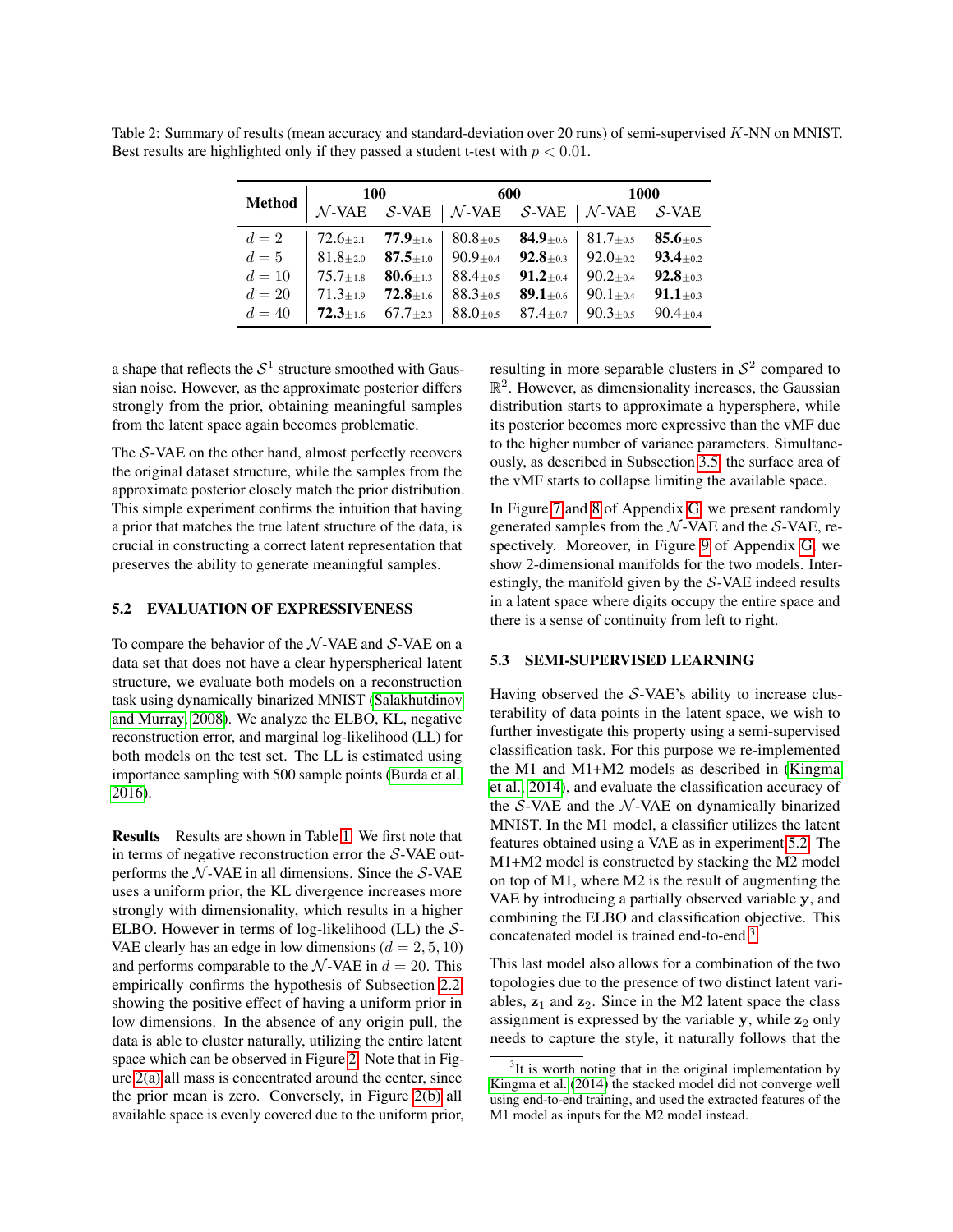<span id="page-7-1"></span>

Figure 3: Latent space of unsupervised  $N$ -VGAE and  $S$ -VGAE models trained on Cora citation network. Colors denote documents classes which are not provided during training. (Best viewed in color)

 $N$ -VAE is more suited for this objective due to its higher number of variance parameters. Hence, besides comparing the  $S$ -VAE against the  $N$ -VAE, we additionally run experiments for the M1+M2 model by modeling  $z_1$ ,  $z_2$ respectively with a vMF and normal distribution.

Results As can be see in Table [2,](#page-6-2) for M1 the S-VAE outperforms the N-VAE in all dimensions up to  $d = 40$ . This result is amplified for a low number of observed labels. Note that for both models absolute performance drops as the dimensionality increases, since  $K$ -NN used as the classifier suffers from the curse of dimensionality. Besides reconfirming superiority of the S-VAE in  $d \leq$ 20, its better performance than the N-VAE for  $d = 20$ was unexpected. This indicates that although the loglikelihood might be comparable(see Table [1\)](#page-5-0) for higher dimensions, the S-VAE latent space better captures the cluster structure.

In the concatenated model M1+M2, we first observe in Table [3](#page-7-0) that either the pure S-VAE or the  $S+N$ -VAE model yields the best results, where the S-VAE almost always outperforms the  $N$ -VAE. Our hypothesis regarding the merit of a  $S+N$ -VAE model is further confirmed, as displayed by the stable, strong performance across all different dimensions. Furthermore, the clear edge in clusterability of the S-VAE in low dimensional  $z_1$  as already observed in Table [2,](#page-6-2) is again evident. As the dimensionality of  $z_1, z_2$  increases, the accuracy of the  $N$ -VAE improves, reducing the performance gap with the S-VAE. As previously noticed the S-VAE performance drops when  $\dim_{\mathbf{z}_2} = 50$ , with the best result being obtained for  $\dim_{\mathbf{z}_1} = \dim_{\mathbf{z}_2} = 10$ . In fact, it is worth noting that for this setting the  $S$ -VAE obtains comparable results to the original settings of [\(Kingma et al., 2014\)](#page-9-28), while needing a considerably smaller latent space. Finally, the end-to-end trained  $S+N$ -VAE model is able to reach

<span id="page-7-2"></span>a significantly higher classification accuracy than the orig-inal results reported by [Kingma et al.](#page-9-28) [\(2014\)](#page-9-28),  $96.7 \pm .1$ .

The M1+M2 model allows for conditional generation. Similarly to [\(Kingma et al., 2014\)](#page-9-28), we set the latent variable  $z_2$  to the value inferred from the test image by the inference network, and then varied the class label y. In Figure 10 of Appendix H we notice that the model is able to disentangle the style from the class.

<span id="page-7-0"></span>Table 3: Summary of results of semi-supervised model M1+M2 on MNIST.

|                       | <b>Method</b>         | 100                       |            |                 |  |
|-----------------------|-----------------------|---------------------------|------------|-----------------|--|
| $\dim_{\mathbf{z}_1}$ | $\dim_{\mathbf{z}_2}$ | $\mathcal{N}+\mathcal{N}$ | $S + S$    | $S+N$           |  |
|                       | 5                     | $90.0 + 4$                | $94.0 + 1$ | $93.8 + 1$      |  |
| 5                     | 10                    | $90.7 + 3$                | $94.1 + i$ | $94.8 + 2$      |  |
|                       | 50                    | $90.7 + 1$                | $92.7 + 2$ | $93.0 + 1$      |  |
|                       | 5                     | $90.7 + 3$                | $91.7 + 5$ | $94.0 + 4$      |  |
| 10                    | 10                    | $92.2 + 1$                | $96.0 + 2$ | $95.9 + 3$      |  |
|                       | 50                    | $92.9 + 4$                | $95.1 + 2$ | $95.7 + 1$      |  |
|                       | 5                     | $92.0 + 2$                | $91.7 + 4$ | $95.8 + 1$      |  |
| 50                    | 10                    | $93.0 + 1$                | $95.8 + 1$ | $97.1 + .1$     |  |
|                       | 50                    | $93.2 + 2$                | $94.2 + 1$ | $97.4_{\pm .1}$ |  |

#### 5.4 LINK PREDICTION ON GRAPHS

In this experiment, we aim at demonstrating the ability of the S-VAE to learn meaningful embeddings of nodes in a graph, showing the advantages of embedding objects in a non-Euclidean space. We test hyperspherical reparameterization on the recently introduced Variational Graph Auto-Encoder (VGAE) [\(Kipf and Welling, 2016\)](#page-9-8), a VAE model for graph-structured data. We perform training on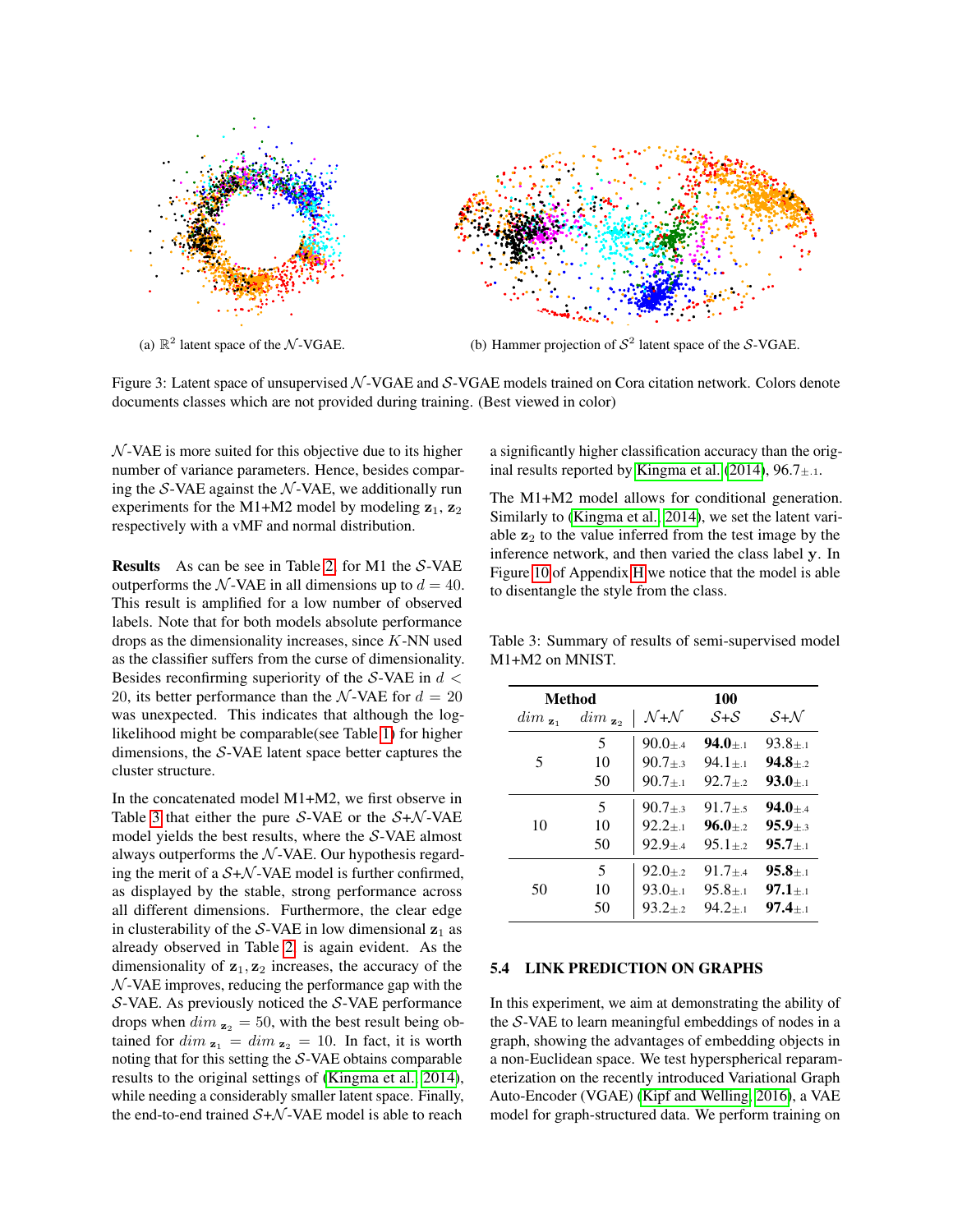a link prediction task on three popular citation network datasets [\(Sen et al., 2008\)](#page-9-29): Cora, Citeseer and Pubmed.

Dataset statistics and further experimental details are summarized in Appendix F.3. The models are trained in an unsupervised fashion on a masked version of these datasets where some of the links have been removed. All node features are provided and efficacy is measured in terms of average precision (AP) and area under the ROC curve (AUC) on a test set of previously removed links. We use the same training, validation, and test splits as in [Kipf and](#page-9-8) [Welling](#page-9-8) [\(2016\)](#page-9-8), i.e. we assign 5% of links for validation and 10% of links for testing.

<span id="page-8-2"></span>Table 4: Results for link prediction in citation networks.

| <b>Method</b>   |            | $\mathcal{N}\text{-}\mathbf{VGAE}$ | $S$ -VGAE                   |
|-----------------|------------|------------------------------------|-----------------------------|
| Cora            | <b>AUC</b> | $92.7 + 2$                         | $94.1 + 1$                  |
|                 | AP         | $93.2 + 4$                         | $94.1{\scriptstyle \pm.3}$  |
| <b>Citeseer</b> | <b>AUC</b> | $90.3 + 5$                         | $94.7{\scriptstyle \pm .2}$ |
|                 | AP         | $91.5 + 5$                         | $95.2 + 2$                  |
| <b>Pubmed</b>   | <b>AUC</b> | $97.1_{+0}$                        | $96.0 + 1$                  |
|                 | AP         | $97.1{\scriptstyle \pm .0}$        | $96.0 + 1$                  |

Results In Table [4,](#page-8-2) we show that our model outperforms the  $N$ -VGAE baseline on two out of the three datasets by a significant margin. The log-probability of a link is computed as the dot product of two embeddings. In a hypersphere, this can be interpreted as the cosine similarity between vectors. Indeed we find that the choice of a dot product scoring function for link prediction is problematic in combination with the normal distribution on the latent space. If embeddings are close to the zero-center, noise during training can have a large destabilizing effect on the angle information between two embeddings. In practice, the model finds a solution where embeddings are "pushed" away from the zero-center, as demonstrated in Figure [3\(a\).](#page-7-1) This counteracts the pull towards the center arising from the standard prior and can overall lead to poor modeling performance. By constraining the embeddings to the surface of a hypersphere, this effect is mitigated, and the model can find a good separation of the latent clusters, as shown in Figure [3\(b\).](#page-7-2)

On Pubmed, we observe that the S-VAE converges to a lower score than the  $N$ -VAE. The Pubmed dataset is significantly larger than Cora and Citeseer, and hence more complex. The  $N$ -VAE has a larger number of variance parameters for the posterior distribution, which might have played an important role in better modeling the relationships between nodes. We further hypothesize that not all graphs are necessarily better embedded in a hyperspherical space and that this depends on some fundamental topological properties of the graph. For instance, the already mentioned work from [Nickel and Kiela](#page-9-16) [\(2017\)](#page-9-16) shows that hyperbolical space is better suited for graphs with a hierarchical, tree-like structure. These considerations prefigure an interesting research direction that will be explored in future work.

## 6 CONCLUSION

With the  $S$ -VAE we set an important first step in the exploration of hyperspherical latent representations for variational auto-encoders. Through various experiments, we have shown that  $S$ -VAEs have a clear advantage over  $N$ -VAEs for data residing on a known hyperspherical manifold, and are competitive or surpass  $N$ -VAEs for data with a non-obvious hyperspherical latent representation in lower dimensions. Specifically, we demonstrated S-VAEs improve separability in semi-supervised classification and that they are able to improve results on state-of-the-art link prediction models on citation graphs, by merely changing the prior and posterior distributions as a simple drop-in replacement.

We believe that the presented research paves the way for various promising areas of future work, such as exploring more flexible approximate posterior distributions through normalizing flows on the hypersphere, or hierarchical mixture models combining hyperspherical and hyperplanar space. Further research should be done in increasing the performance of  $S$ -VAEs in higher dimensions; one possible solution of which could be to dynamically learn the radius of the latent hypersphere in a full Bayesian setting.

#### Acknowledgements

We would like to thank Rianne van den Berg, Jonas Köhler, Pim de Haan, Taco Cohen, Marco Federici, and Max Welling for insightful discussions. T.K. is supported by SAP SE Berlin. J.M.T. was funded by the European Commission within the Marie Skłodowska-Curie Individual Fellowship (Grant No. 702666, Deep learning and Bayesian inference for medical imaging).

### References

- <span id="page-8-1"></span>Aytekin, C., Ni, X., Cricri, F., and Aksu, E. (2018). Clustering and unsupervised anomaly detection with l2 normalized deep auto-encoder representations. *arXiv preprint arXiv:1802.00187*.
- <span id="page-8-0"></span>Banerjee, A. and Basu, S. (2007). Topic models over text streams: A study of batch and online unsupervised learning. *ICDM*, pages 431–436.